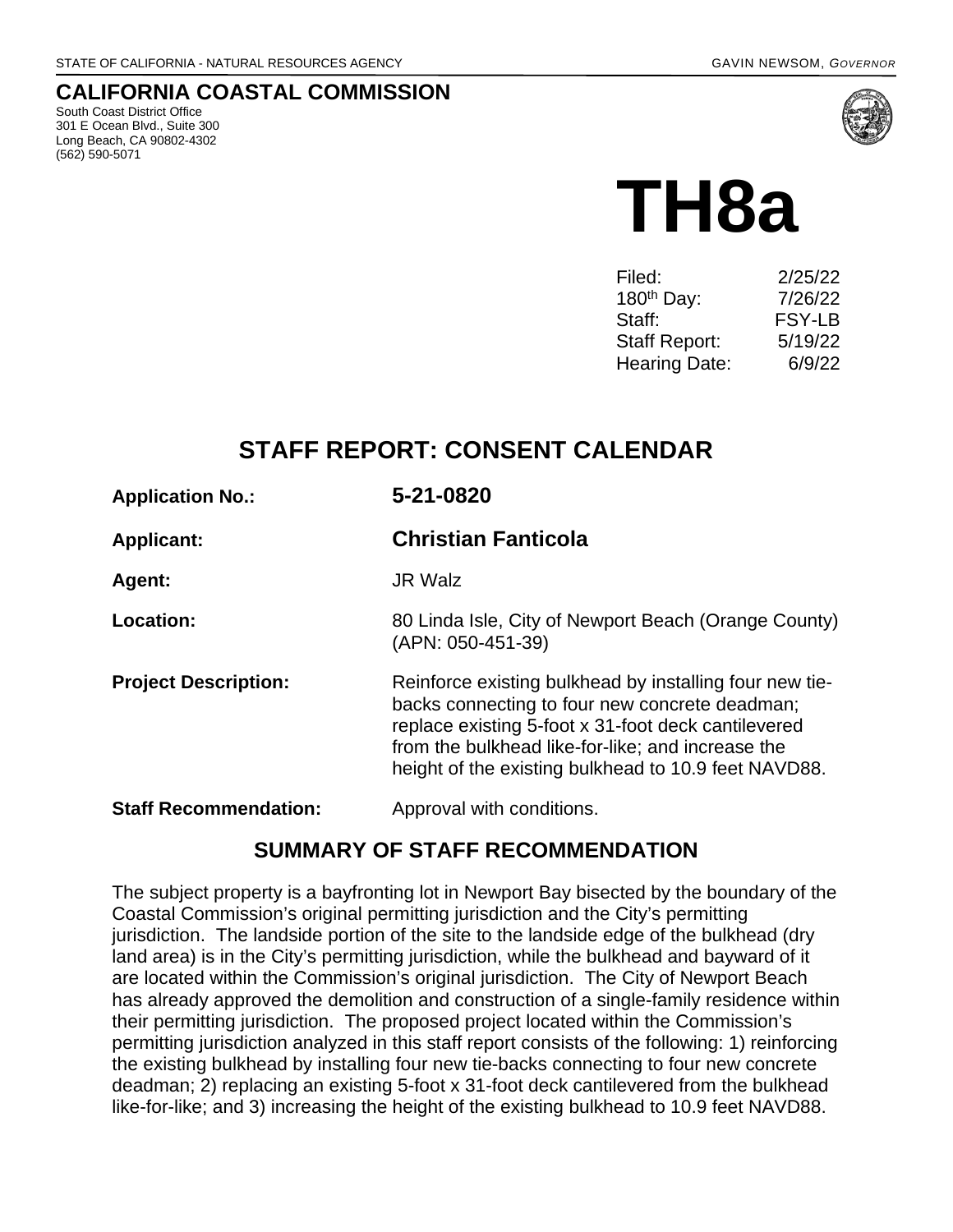The City's LCP was effectively certified on January 13, 2017. The standard of review for development within the City's permit jurisdiction is the City's certified LCP. The standard of review for development within the Commission's original permit jurisdiction is Chapter 3 of the Coastal Act, and the City's certified LCP may provide guidance.

Commission staff is recommending **APPROVAL** of the coastal development permit application with special conditions. The major issues raised by this proposed development concern consistency with the hazards, water quality and marine resources, and public access and recreation policies of the Coastal Act.

The proposed project originally included a glass railing on top of the raised bulkhead. However, in order to avoid any potential bird strikes form the clear glass railing, the applicant has proposed to etch the glass. While the applicant has revised the proposed project and provided updated plans, a revised Approval-In-Concept from the City of Newport Beach Community Development Department has not been submitted. Thus, staff recommends the Commission impose **Special Condition No. 1**, which requires the applicant to submit Final Project Plans approved by the City of Newport Beach Community Development Department.

The proposed project is located in an area where coastal hazards exist and can adversely impact the development. Therefore, staff recommends the Commission impose **Special Condition No. 2**, requiring the applicant to assume the potential risk of injury and damage arising from coastal hazards that may threaten the development. No work is proposed bayward of the existing bulkhead. However, to ensure that no future work results in bayward extension of the bulkhead, and to prevent intrusion into tidelands, staff recommends the Commission impose **Special Condition No. 4**, which mandates no future bayward extension of the existing shoreline protective device.

Any potential changes to the proposed project may result in adverse impacts to coastal resources. To ensure that development on the site does not occur which could potentially result in adverse impacts to coastal processes, staff recommends the Commission impose **Special Condition No. 3**, which informs the applicant that future development at the site requires an amendment to Coastal Development Permit No. 5- 21-0820 or a new coastal development permit.

During and post-construction, the proposed project has potential for adverse impacts to water quality and marine resources. Therefore, staff recommends the Commission impose **Special Condition No. 5**, which outlines construction-related requirements to provide for the safe storage of construction materials and the safe disposal of construction debris.

There is no direct public pedestrian access to the water through the private residential lot, and public access to the tidelands around this small island is limited. However, public access to the bay exists in the area across the channel from the Linda Isle community along the public walkways on Lido Island and Balboa Island. As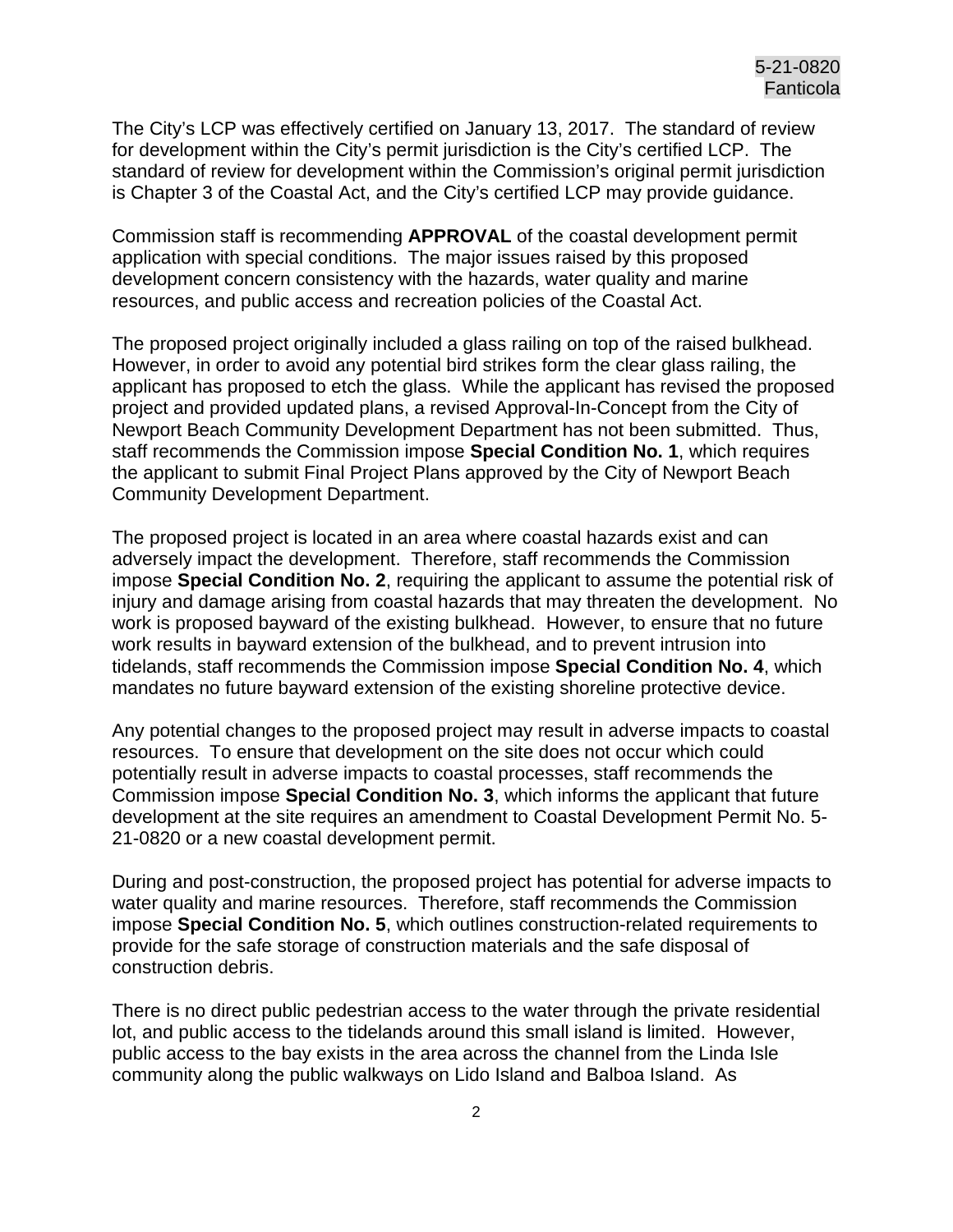conditioned, the project is consistent with the public access policies of the Coastal Act and the City's certified LCP. However, Coastal Commission approval of this project cannot waive any public rights that may exist on the property now or in the future. Therefore, staff recommends the Commission impose **Special Condition No. 6,** which states that the approval of a coastal development permit for the project does not waive any public rights or interests that exist or may exist on the property, and that if any portion of the development approved by this project is subsequently determined to be located on or over public trust lands, then development approved by this coastal development not compatible with the public trust must be removed.

The motion to approve the coastal development permit application is on **Page Five**. The special conditions begin on **Page Six**.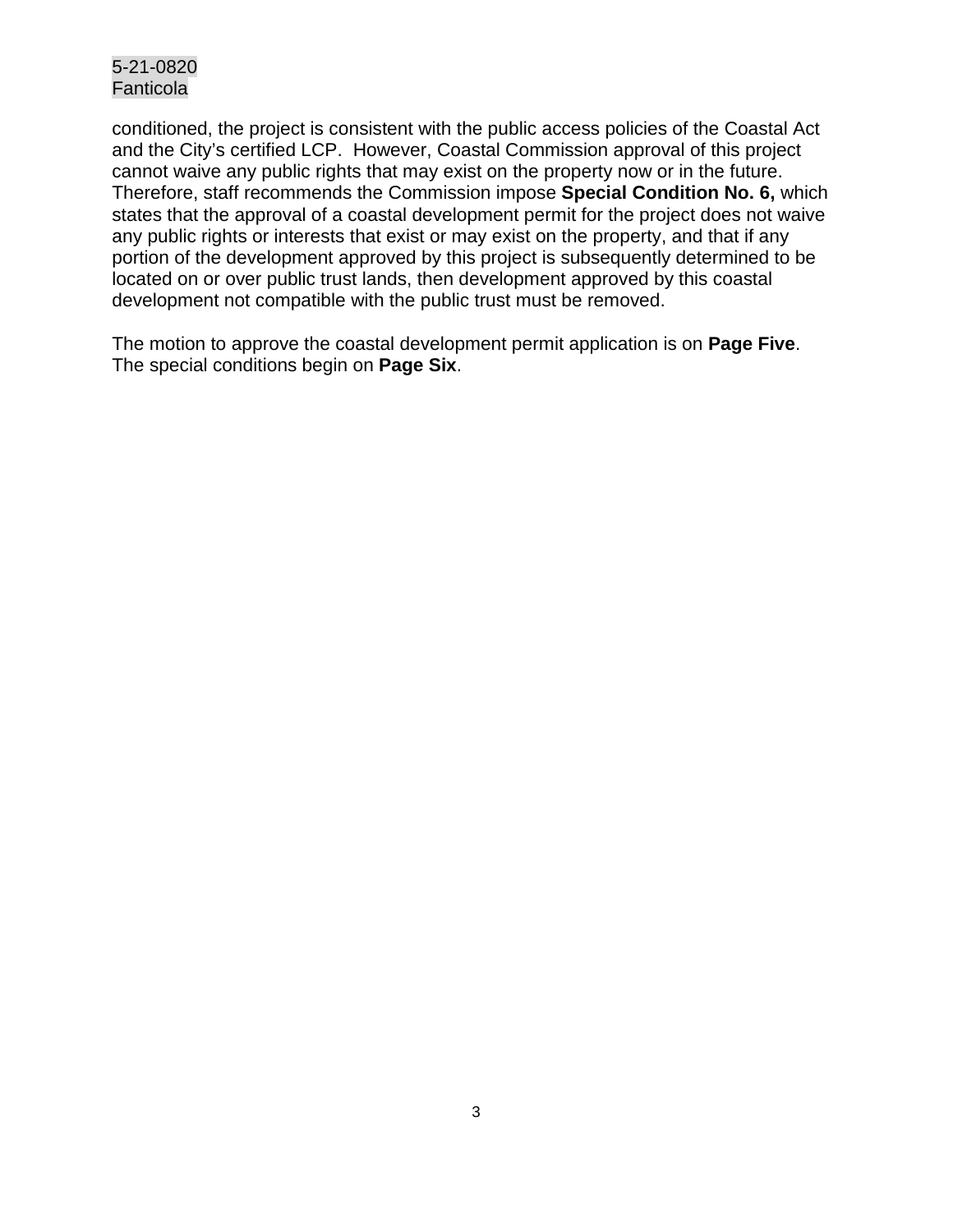# **TABLE OF CONTENTS**

## **EXHIBITS**

Exhibit No. 1 - Location Map

[Exhibit No. 2 – Site](https://documents.coastal.ca.gov/reports/2022/6/Th8a/Th8a-6-2022-exhibits.pdf) Plan

[Exhibit No. 3 – Bulkhead Site Plan and Elevation](https://documents.coastal.ca.gov/reports/2022/6/Th8a/Th8a-6-2022-exhibits.pdf)

Exhibit No. 4 - Section Plan

<span id="page-3-0"></span>[Exhibit No. 5 – Deck Cantilevered from Bulkhead Site Plan](https://documents.coastal.ca.gov/reports/2022/6/Th8a/Th8a-6-2022-exhibits.pdf)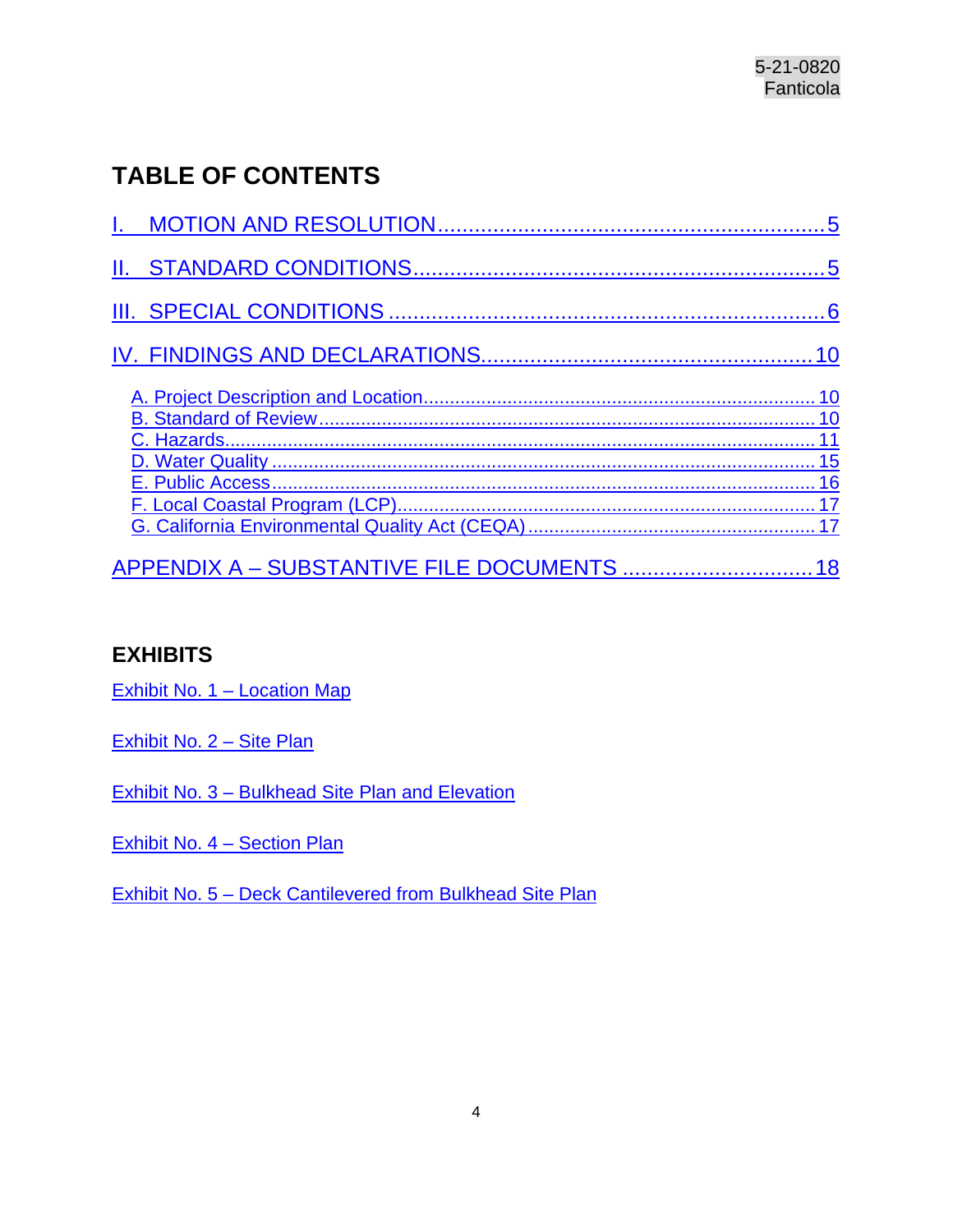# **I. MOTION AND RESOLUTION**

#### **Motion:**

I move that the Commission approve the Coastal Development Permit applications included on the consent calendar in accordance with the staff recommendations.

Staff recommends a **YES** vote. Passage of this motion will result in approval of all the permits included on the consent calendar. The motion passes only by affirmative vote of a majority of the Commissioners present.

#### **Resolution:**

The Commission hereby approves Coastal Development Permit Application No. 5- 21-0820 for the proposed development and adopts the findings set forth below on grounds that the development as conditioned will be in conformity with the policies of Chapter 3 of the Coastal Act. Approval of the permit complies with the California Environmental Quality Act because either 1) feasible mitigation measures and/or alternatives have been incorporated to substantially lessen any significant adverse effects of the development on the environment, or 2) there are no further feasible mitigation measures or alternatives that would substantially lessen any significant adverse impacts of the development on the environment.

# <span id="page-4-0"></span>**II. STANDARD CONDITIONS**

- **1. Notice of Receipt and Acknowledgment**. The permit is not valid and development shall not commence until a copy of the permit, signed by the applicant or authorized agent, acknowledging receipt of the permit and acceptance of the terms and conditions, is returned to the Commission office.
- **2. Expiration**. If development has not commenced, the permit will expire two years from the date on which the Commission voted on the application. Development shall be pursued in a diligent manner and completed in a reasonable period of time. Application for extension of the permit must be made prior to the expiration date.
- **3. Interpretation**. Any questions of intent of interpretation of any condition will be resolved by the Executive Director or the Commission.
- **4. Assignment**. The permit may be assigned to any qualified person, provided that the assignee files with the Commission an affidavit accepting all terms and conditions of the permit.
- **5. Terms and Conditions Run with the Land**. These terms and conditions shall be perpetual, and it is the intention of the Commission and the applicant to bind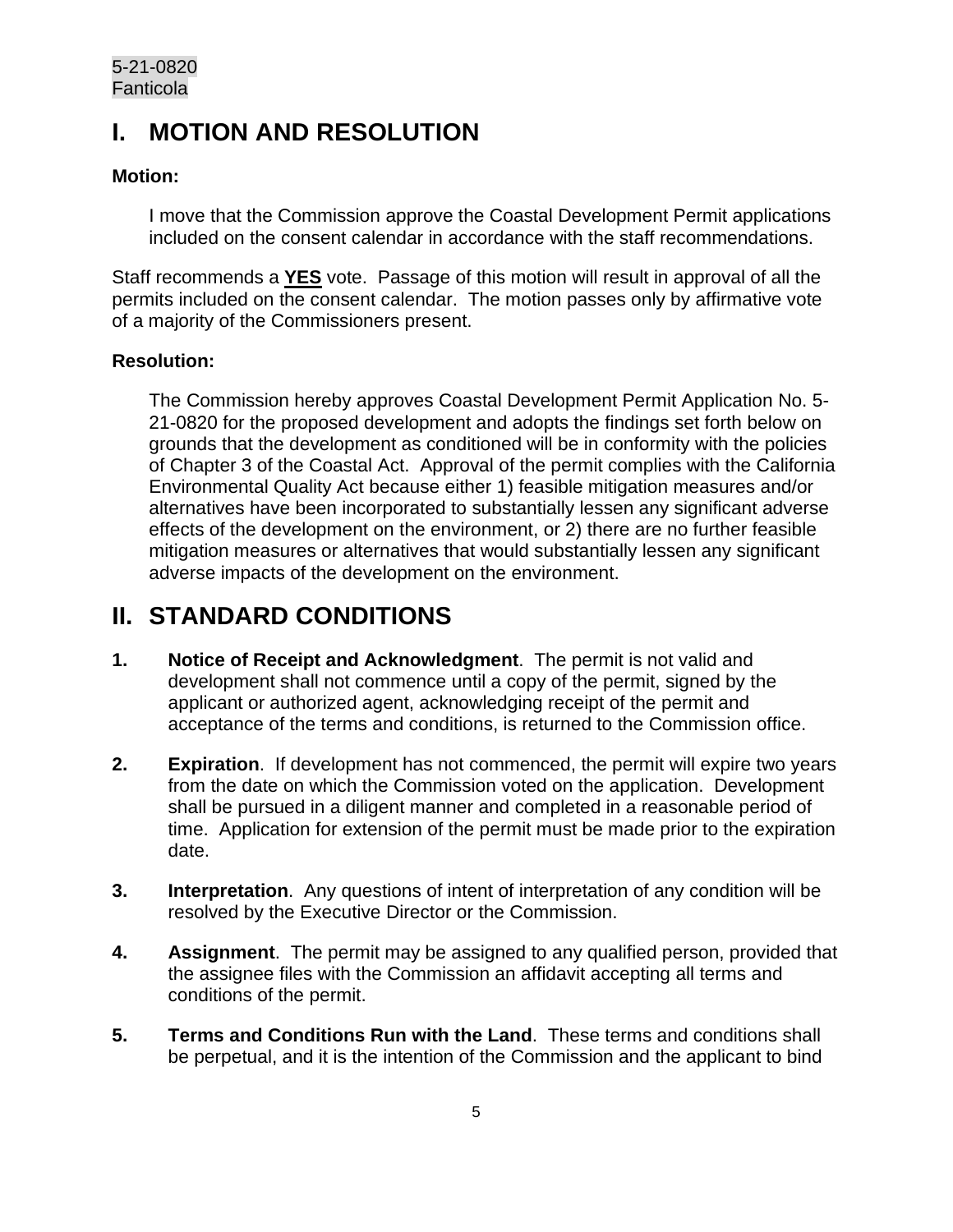all future owners and possessors of the subject property to the terms and conditions.

## <span id="page-5-0"></span>**III. SPECIAL CONDITIONS**

#### **1. Final Project Plans.**

A. PRIOR TO THE ISSUANCE OF THE COASTAL DEVELOPMENT PERMIT, the applicant shall submit, for the Executive Director's review and written approval, two (2) full size sets of Final Project Plans approved by the City of Newport Beach Community Development Department. The Final Project Plans shall reflect the following changes:

> The proposed glass railing located on top of the raised bulkhead will be etched in order to help prevent bird strikes.

- B. All revised plans shall be prepared and certified by a licensed professional or professionals as applicable (e.g., architect, surveyor, geotechnical engineer), based on current information and professional standards, and shall be certified to ensure that they are consistent with the Commission's approval and with the recommendations of any required technical reports.
- C. The permittee shall undertake development in conformance with the approved final updated plans. Any proposed changes to the approved final plans, such as changes needed to be consistent with the City's certified Local Coastal Plan (LCP), Harbor Design Guidelines, or the requirements of other Resource Agencies, shall be reported to the Executive Director. No changes to the approved final plans shall occur without a Commission amendment to this Coastal Development Permit unless the Executive Director determines that no amendment is legally required.
- **2**. **Assumption of Risk, Waiver of Liability and Indemnity.** By acceptance of this permit, the applicant acknowledges and agrees (i) that the site may be subject to hazards from waves, erosion, storm conditions, liquefaction, flooding, and sea level rise; (ii) to assume the risks to the applicant and the property that is the subject of this permit of injury and damage from such hazards in connection with this permitted development; (iii) to unconditionally waive any claim of damage or liability against the Commission, its officers, agents, and employees for injury or damage from such hazards; (iv) to indemnify and hold harmless the Commission, its officers, agents, and employees with respect to the Commission's approval of the project against any and all liability, claims, demands, damages, costs (including costs and fees incurred in defense of such claims), expenses, and amounts paid in settlement arising from any injury or damage due to such hazards; (v) that sea level rise could render it difficult or impossible to provide services to the site (e.g., maintenance of roadways, utilities, sewage or water systems), thereby constraining allowed uses of the site or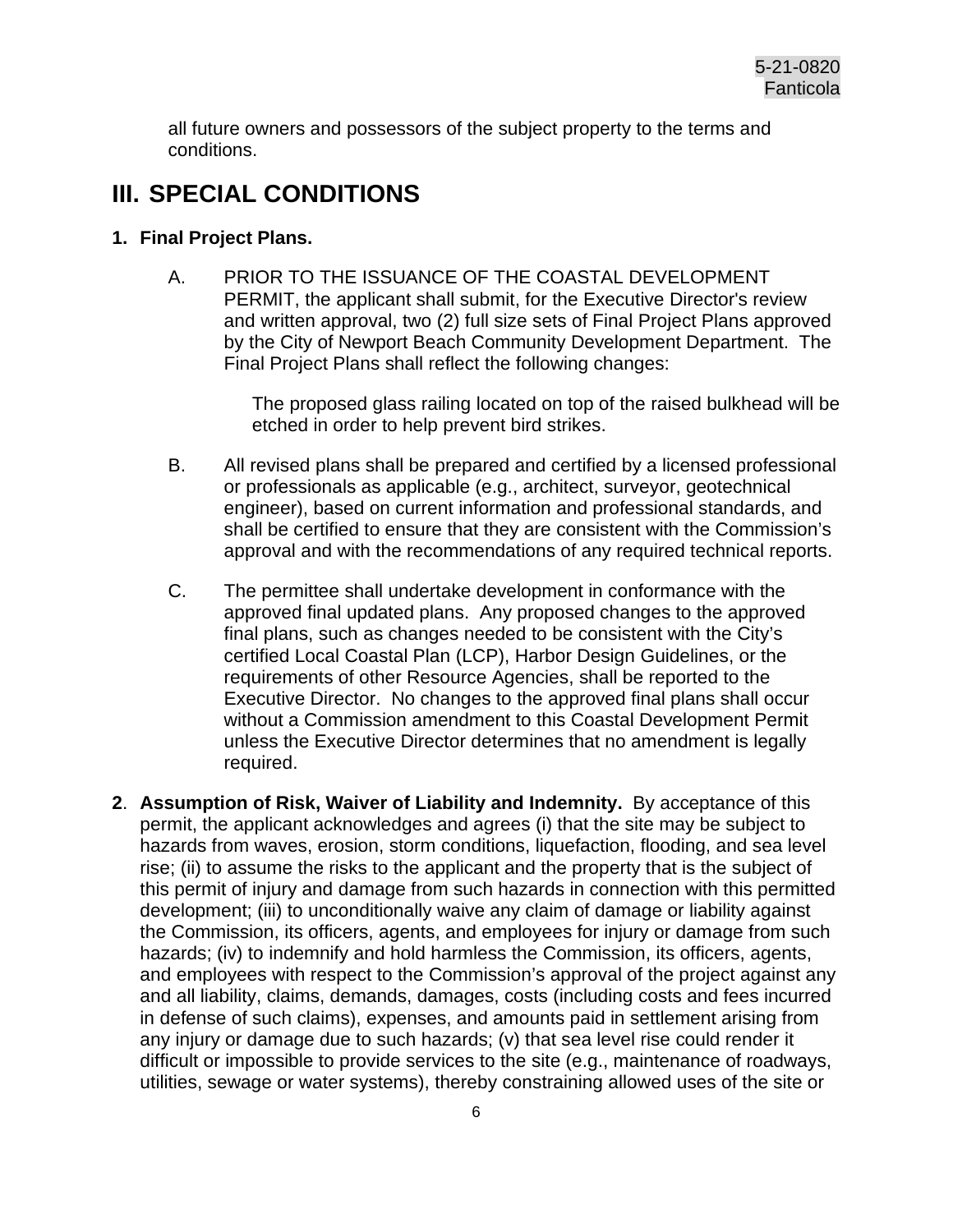rendering it uninhabitable; (vi) that the boundary between public land (tidelands) and private land may shift with rising seas, the development may eventually be located on public trust lands, and the development approval does not permit encroachment onto public trust land; (vii) any future encroachment must be removed unless the Coastal Commission determines that the encroachment is legally permissible pursuant to the Coastal Act and authorizes it to remain, and any future encroachment would also be subject to the State Lands Commission's (or other trustee agency's) leasing approval; and (viii) that the development may be required to be removed or relocated and the site restored if it becomes unsafe or if removal is required pursuant to the Coastal Act.

**3**. **Future Development.** This permit is only for the development described in Coastal Development Permit No. 5-21-0820. Pursuant to Title 14 California Code of Regulations Section 13250(b)(6), the exemptions otherwise provided in Public Resources Code Section 30610(a) shall not apply to the development governed by Coastal Development Permit No. 5-21-0820. Accordingly, any future improvements to the development authorized by this permit, including but not limited to repair and maintenance identified as requiring a permit in Public Resources Section 30610(d) and Title 14 California Code of Regulations Sections 13252(a)-(b), shall require an amendment to Permit No. 5-21-0820 from the Commission or shall require an additional coastal development permit from the Commission or from the applicable certified local government.

#### **4. No Future Bayward Extension of the Shoreline Protective Device.**

- A. By acceptance of this Permit, the applicant agrees, on behalf of itself (or himself or herself or themselves, as applicable) and all successors and assigns, that no future repair or maintenance, enhancement, reinforcement, or any other activity affecting the shoreline protective device that is the subject of Coastal Development Permit No. 5-21-0820, as described and depicted on approved project plans pursuant to Special Condition No. 1, shall result in any encroachment bayward of the authorized footprint of the shoreline structure. By acceptance of this Permit, the applicant waives, on behalf of itself (or himself or herself or themselves, as applicable) and all successors and assigns, any rights to such activity that may exist under Public Resources Code Section 30235, other state law, or related provisions of the certified Newport Beach LCP.
- B. By acceptance of this Permit, the applicant agrees, on behalf of itself (or himself or herself, as applicable) and all successors and assigns, that no new shoreline protective device shall ever be constructed to protect the development approved pursuant to Coastal Development Permit No. 5-21- 0820, as depicted on approved project plans pursuant to Special Condition No. 1, including in the event that the development is threatened with damage or destruction from waves, erosion, storm conditions, flooding, or other coastal hazards in the future and as may be exacerbated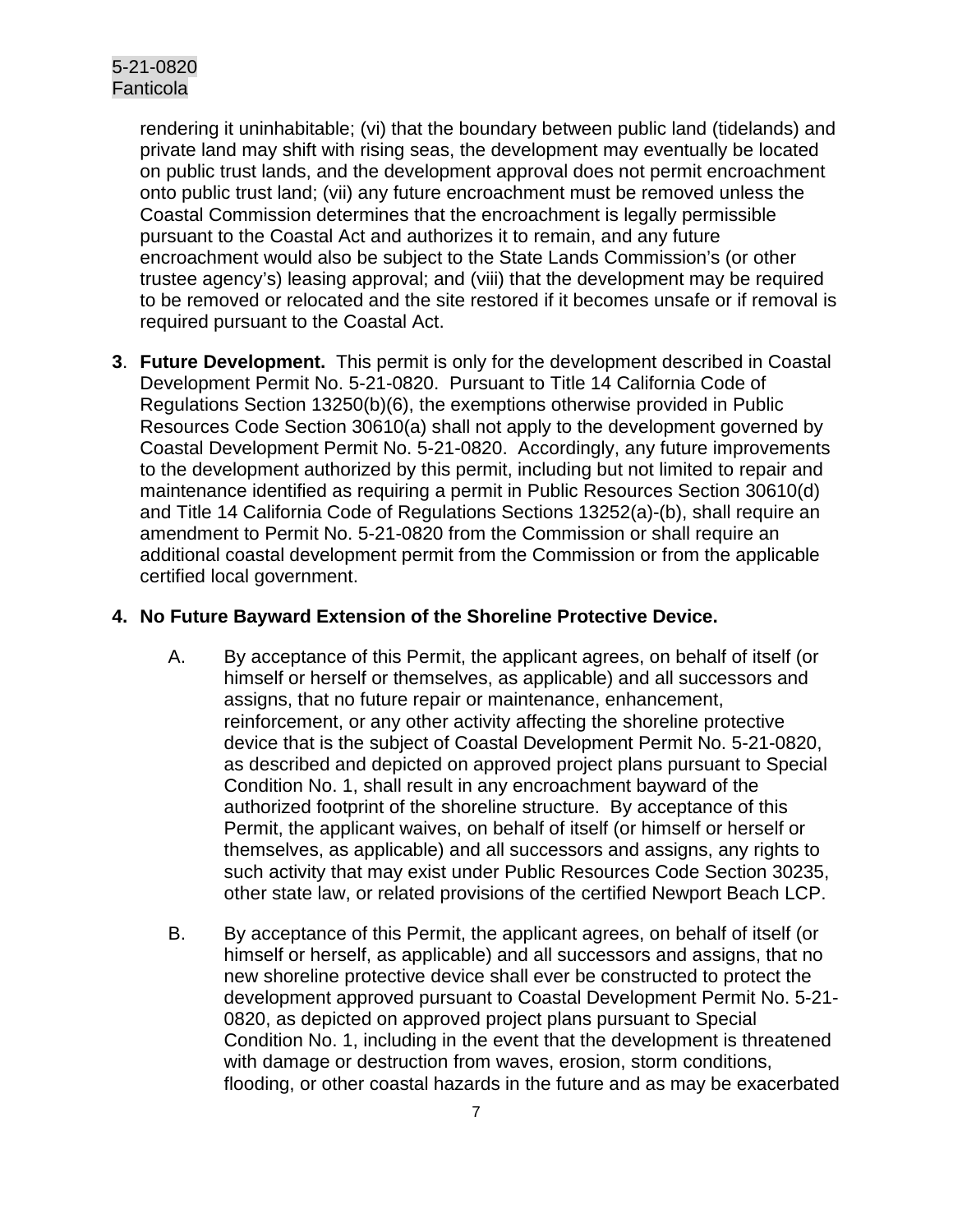by sea level rise. By acceptance of this Permit, the applicant hereby waives, on behalf of itself (or himself or herself, as applicable) and all successors and assigns, any rights to construct such devices that may exist under applicable law.

#### **5. Water Quality**

- A. Construction Responsibilities and Debris Removal
	- (1) No demolition or construction materials, equipment, debris, or waste shall be placed or stored where it may enter sensitive habitat, receiving waters or a storm drain, or be subject to wave, wind, rain or tidal erosion and dispersion;
	- (2) Any and all debris resulting from demolition or construction activities, and any remaining construction material, shall be removed from the project site within 24 hours of completion of the project;
	- (3) Demolition or construction debris and sediment shall be removed from work areas each day that demolition or construction occurs to prevent the accumulation of sediment and other debris that may be discharged into coastal waters;
	- (4) Machinery or construction materials not essential for project improvements will not be allowed at any time in the intertidal zone;
	- (5) If turbid conditions are generated during construction a silt curtain will be utilized to control turbidity;
	- (6) Floating booms will be used to contain debris discharged into coastal waters and any debris discharged will be removed as soon as possible but no later than the end of each day;
	- (7) Non buoyant debris discharged into coastal waters will be recovered by divers as soon as possible after loss;
	- (8) All trash and debris shall be disposed in the proper trash and recycling receptacles at the end of every construction day;
	- (9) The applicant shall provide adequate disposal facilities for solid waste, including excess concrete, produced during demolition or construction;
	- (10) Debris shall be disposed of at a legal disposal site or recycled at a recycling facility. If the disposal site is located in the coastal zone, a coastal development permit or an amendment to this permit shall be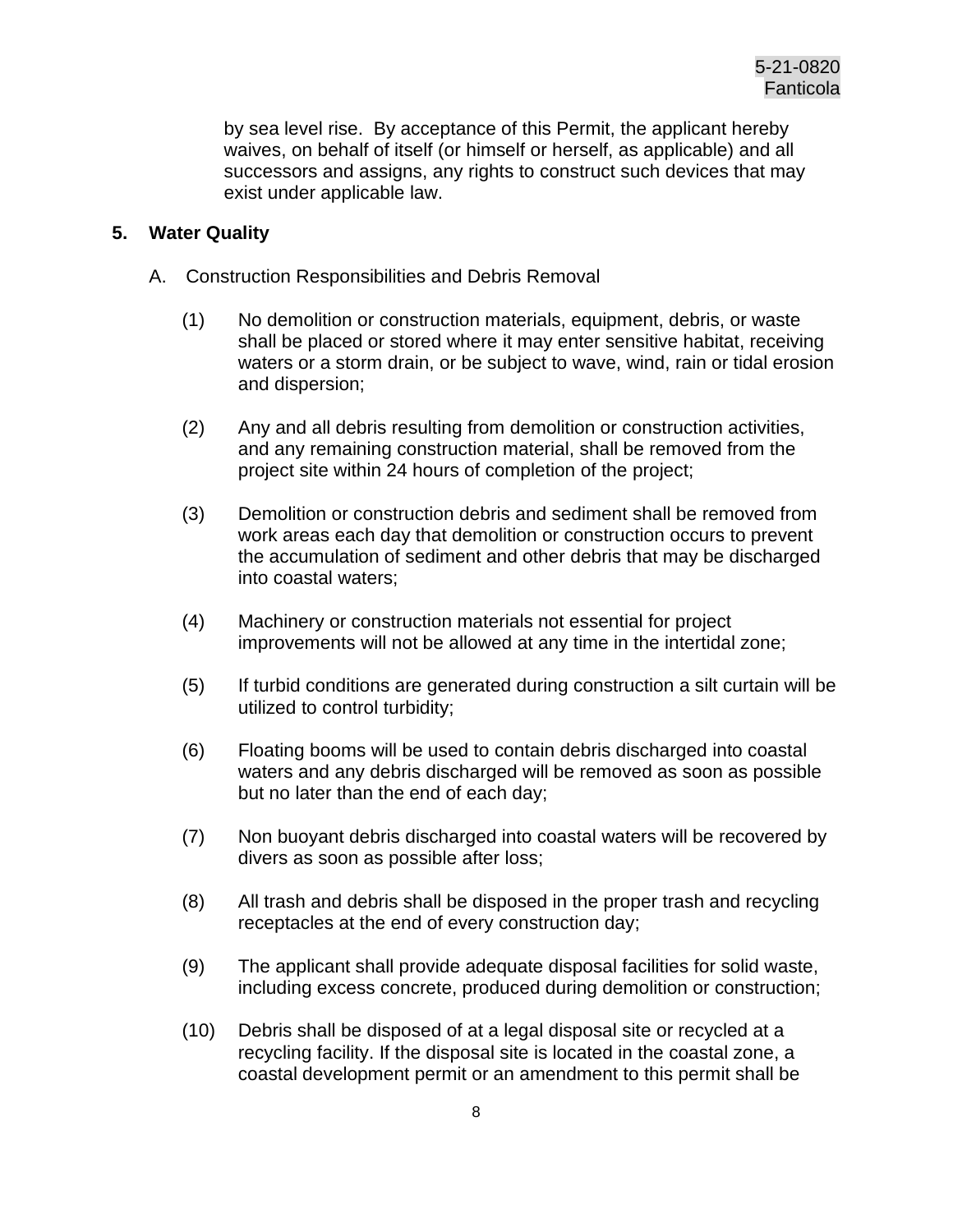required before disposal can take place unless the Executive Director determines that no amendment or new permit is legally required;

- (11) All stock piles and construction materials shall be covered, enclosed on all sides, shall be located as far away as possible from drain inlets and any waterway, and shall not be stored in contact with the soil;
- (12) Machinery and equipment shall be maintained and washed in confined areas specifically designed to control runoff. Thinners or solvents shall not be discharged into sanitary or storm sewer systems;
- (13) The discharge of any hazardous materials into any receiving waters shall be prohibited;
- (14) Spill prevention and control measures shall be implemented to ensure the proper handling and storage of petroleum products and other construction materials. Measures shall include a designated fueling and vehicle maintenance area with appropriate berms and protection to prevent any spillage of gasoline or related petroleum products or contact with runoff. The area shall be located as far away from the receiving waters and storm drain inlets as possible;
- (15) Best Management Practices (BMPs) and Good Housekeeping Practices (GHPs) designed to prevent spillage and/or runoff of demolition or construction-related materials, and to contain sediment or contaminants associated with demolition or construction activity, shall be implemented prior to the on-set of such activity; and
- (16) All BMPs shall be maintained in a functional condition throughout the duration of construction activity.
- **6**. **Public Rights and Public Trust.** The Coastal Commission's approval of this permit shall not constitute a waiver of any public rights that exist or may exist on the property. The permittee shall not use this permit as evidence of a waiver of any public rights that may exist on the property now or in the future.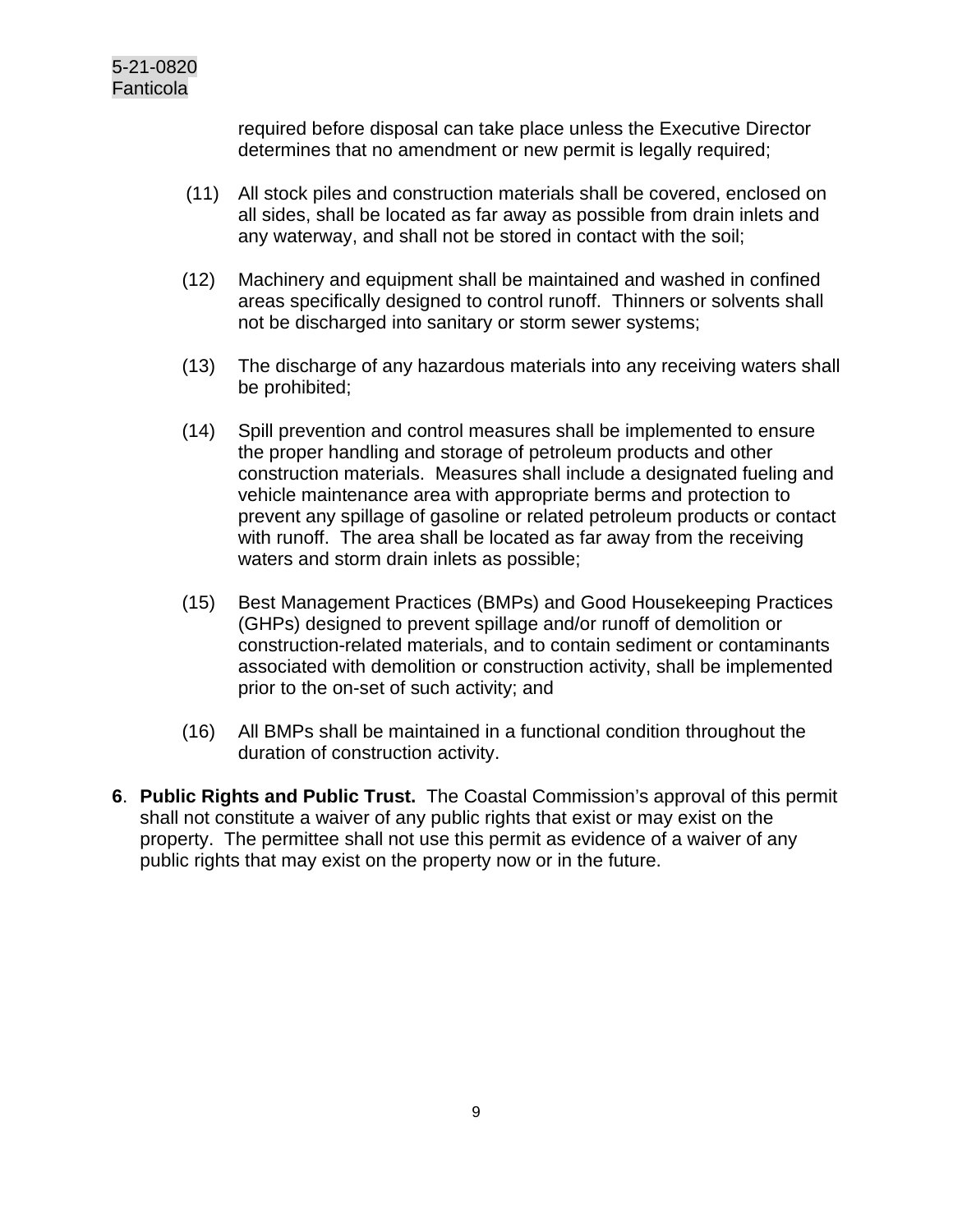# <span id="page-9-0"></span>**IV. FINDINGS AND DECLARATIONS**

## <span id="page-9-1"></span>**A. Project Description and Location**

The proposed project, located within the Commission's permitting jurisdiction, includes: 1) reinforcing the existing bulkhead by installing four new tie-backs connecting to four new concrete deadman; 2) replacing an existing 5-foot x 31-foot deck cantilevered from the bulkhead like-for-like; and 3) increasing the height of the existing bulkhead to 10.9 feet NAVD88 (**[Exhibits No. 2-5](https://documents.coastal.ca.gov/reports/2022/6/Th8a/Th8a-6-2022-exhibits.pdf)**).

The City of Newport Beach has already approved the demolition of an existing 4,864 square foot, single-family residence with a 503 square foot garage and construction of a two-story, 5,199 square foot, single-family residence with a 629 square foot three-car garage within their permitting jurisdiction. An existing private dock system associated with the landside single-family residence is located onsite adjacent to the existing deck cantilevered from the bulkhead, but no work to it is proposed.

Originally, the proposed project included a glass railing on top of the raised bulkhead. However, in order to avoid any potential bird strikes from the clear glass railing, the applicant has revised the glass railing to now be etched. While the applicant has revised the proposed project and provided updated plans, a revised Approval-In-Concept from the City of Newport Beach Community Development Department has not been submitted. Thus, the Commission imposes **Special Condition No. 1**, which requires the applicant to submit Final Project Plans approved by the City of Newport Beach Community Development Department.

The subject site is located at 80 Linda Isle in the locked gate community of Linda Isle in the City of Newport Beach, Orange County (**[Exhibit No. 1](https://documents.coastal.ca.gov/reports/2022/6/Th8a/Th8a-6-2022-exhibits.pdf)**). Currently, an existing 1,165 square foot single-family residence occupies the subject site. The lot size is 5,580 square feet and is designated as R-1, Single-Unit Residential, by the certified City of Newport Beach LCP and the proposed use conforms to this designation. To the north of the subject site is a private road (Linda Isle), to the east and west are existing singlefamily residences, and to the south is submerged land that is owned and managed by the Linda Isla Community Association.

## <span id="page-9-2"></span>**B. Standard of Review**

<span id="page-9-3"></span>The subject property is bisected by the coastal permit jurisdiction boundary, with the landside portion of the site to the landside edge of the bulkhead (dry land area) in the City's permitting jurisdiction (**[Exhibit No. 2](https://documents.coastal.ca.gov/reports/2022/6/Th8a/Th8a-6-2022-exhibits.pdf)**). The landside portion of this project has been approved by the City of Newport Beach because it is within the City's permit authority as designated in the certified LCP (Title 21 of the Newport Beach Municipal Code). The City Zoning Administrator approved this portion of the development through Resolution No. ZA2021-019 (Coastal Development Permit No. CDP2020-155.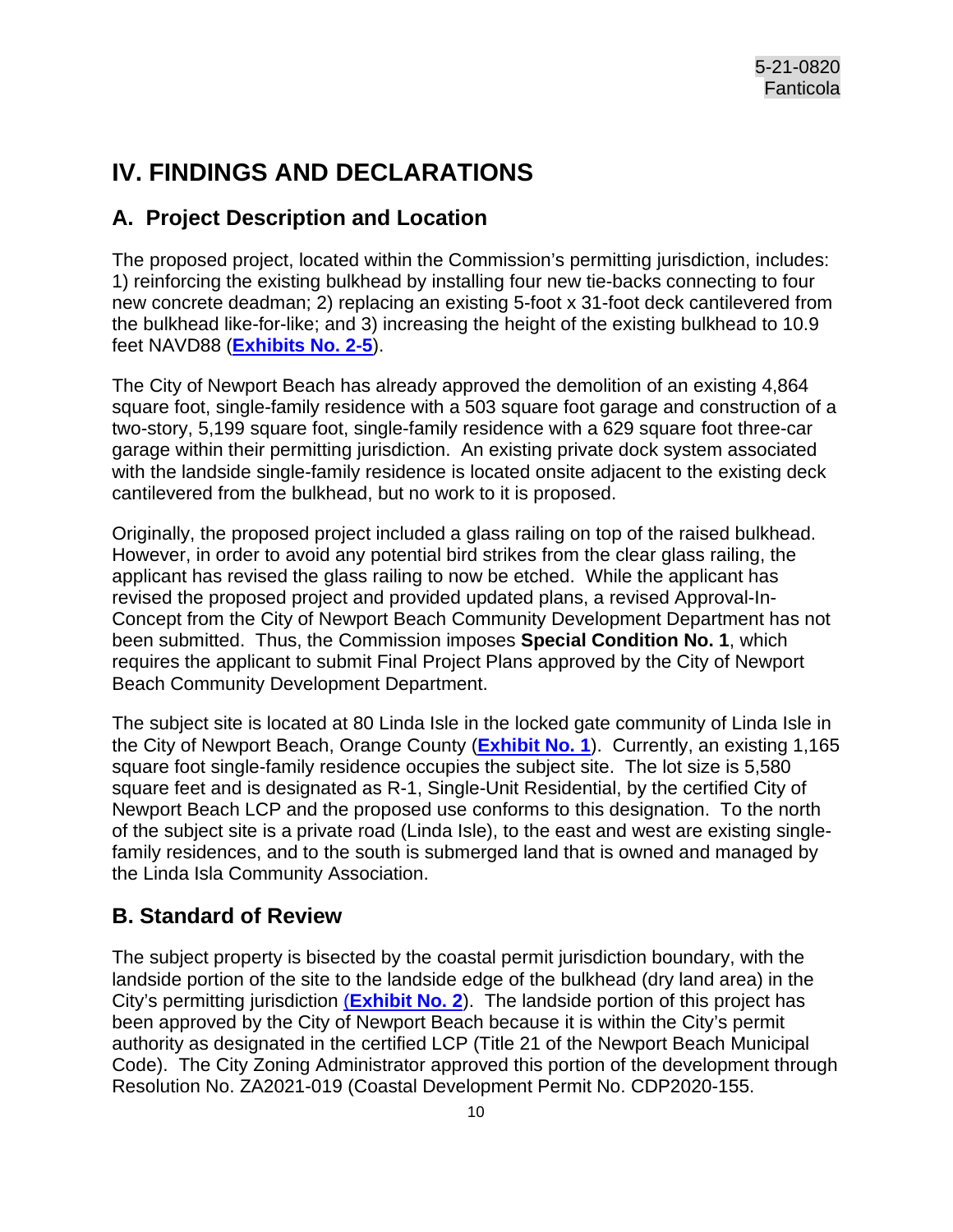The bulkhead and bayward of it are located within the Commission's original jurisdiction (**[Exhibit No. 2](https://documents.coastal.ca.gov/reports/2022/6/Th8a/Th8a-6-2022-exhibits.pdf)**). More specifically, the following portions of the proposed development are within the CCC permit jurisdiction: 1) reinforcing the existing bulkhead by installing four new tie-backs connecting to four new concrete deadman; 2) replacing an existing 5-foot x 31-foot deck cantilevered from the bulkhead like-for-like; and 3) increasing the height of the existing bulkhead to 10.9 feet NAVD88 (**[Exhibits No. 3-5](https://documents.coastal.ca.gov/reports/2022/6/Th8a/Th8a-6-2022-exhibits.pdf)**). The City has issued an Approval-In Concept dated September 8, 2021, for these project components and the proposed deck cantilevered from the bulkhead has been designed in compliance with the patio deck standards of Municipal Code Section 21.30C.050(G)(5). Specifically, the deck would project a maximum of 5-feet beyond the bulkhead, maintain minimum setbacks of 5 feet from the prolongations of the side property lines, and would be located outside the Tidelands Trust, which are mapped State tidelands administered by the City. The proposed deck cantilevered from the bulkhead 5 feet over privately held tidelands is consistent with the pattern of development on this island and is consistent with past Commission-issued permits.

The City of Newport Beach LCP was effectively certified on January 13, 2017. The standard of review for development within the City's permit jurisdiction is the City's certified LCP. The standard of review for development within the Commission's original permit jurisdiction is Chapter 3 of the Coastal Act, although the City's certified LCP is advisory in nature and may provide guidance.

## **C. Hazards**

Coastal Act Sections 30253 requires that new development minimize risks to life and property in areas of flood hazard, and shall not significantly contribute to erosion, destruction of the site, or the construction of protective devices that substantially alter natural landforms along bluffs and cliffs. Coastal Act Sections 30235 states that bulkheads shall be permitted when required to protect coastal dependent uses or to protect existing structures. The City's certified LCP also includes a number of similar policies regarding new development and hazards and protective devices, such as Coastal Land Use Plan (CLUP) Policy 2.8.1-2 that states that new development will be designed and sited to avoid hazardous areas and minimize risks to life and property from coastal and other hazards; and CLUP Policy 2.8.6-5 that states that bulkheads are permitted when required to serve coastal-dependent uses or to protect existing principal structures.

Besides demolition of an existing single-family residence and construction of a new single-family residence, which was approved through a separate CDP issued by the City of Newport Beach, the proposed project also involves reinforcing the existing bulkhead by installing four new tie-backs connecting to four new concrete deadman, replacing an existing 5-foot x 31-foot deck cantilevered from the bulkhead like-for-like and increasing the height of the existing bulkhead from 8.69 feet NAVD88 to 10.9 feet NAVD88, via a new stem wall located at the bayward edge of the replaced deck cantilevered from the bulkhead. No bayward encroachment of the bulkhead is proposed with the work.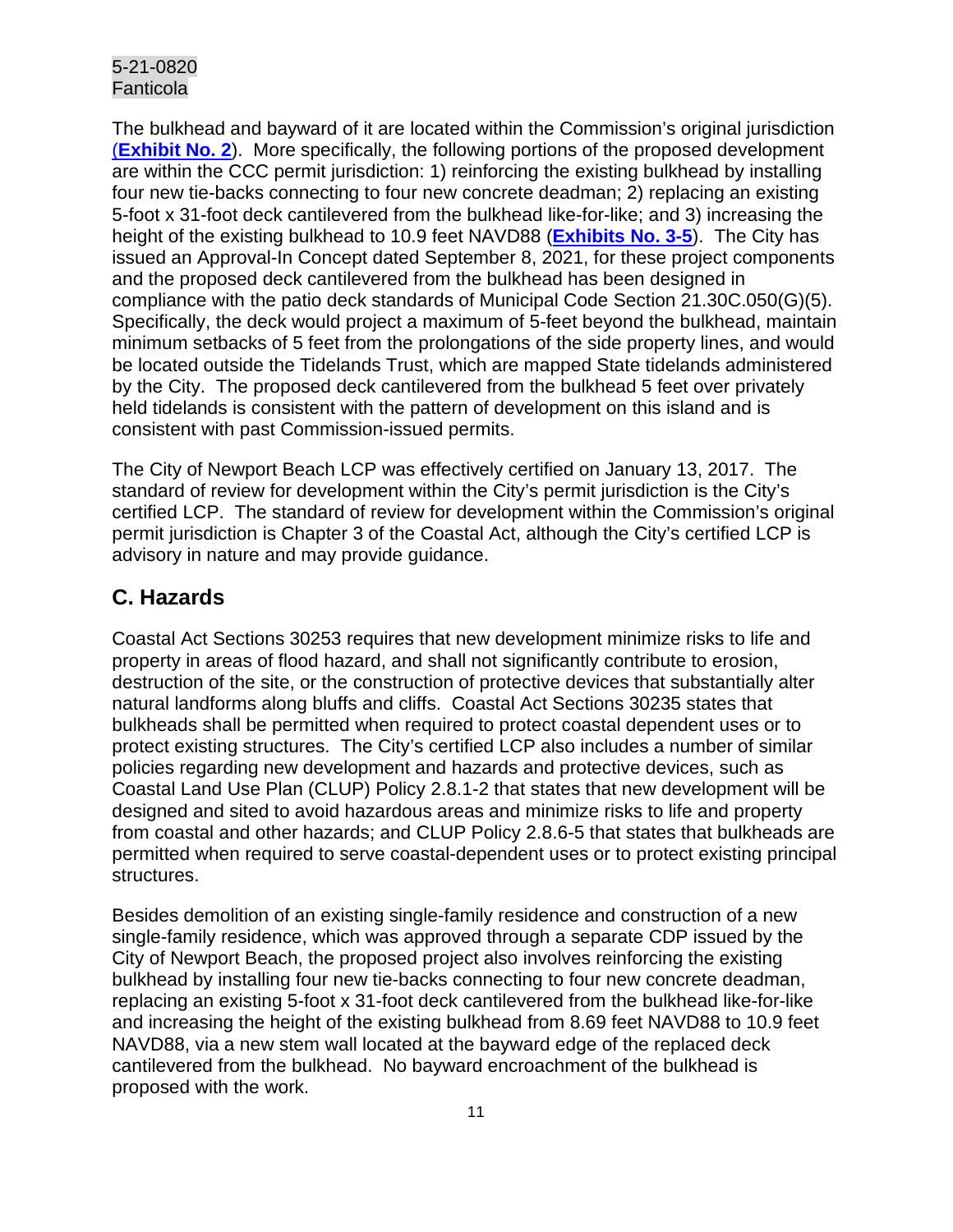Due to its bayfront location, the subject site is exposed to the hazard of waves, erosion, storm conditions, sea level rise and other natural hazards. To analyze the suitability of the site for the proposed development relative to those hazards, the applicant provided a *Coastal Hazards Analysis Report (PMA Job #35220)* prepared by PMA Consulting, Inc. dated December 8, 2020 and a *Bulkhead Conditions Report (PMA Job #35220)* prepared by PMA Consulting, Inc. dated December 8, 2020. The findings of the bulkhead condition analysis indicate that the pre-cast concrete panels of the existing bulkhead were found in generally good condition, without noticeable signs of distress. Furthermore, the analysis states that some minor repairable cracks were observed, but are typical for bulkheads of this age in this area. In addition, the analysis states that the existing bulkhead is required to protect the principal structures on the site.

The bulkheads that surround the islands and channels of Newport Beach are maintained individually by property owners, but function as a uniform structure to protect more than just the individual properties. For example, if the average height of the bulkheads on a residential island is +10 NAVD88 and the water level is +9 NAVD88, any property with a bulkhead height of less than +10 NAVD88 would be at risk of flooding, but also would expose the neighboring properties, streets, and utilities of the island to flooding.

The neighborhood includes a mix of redeveloped homes and homes constructed prior to passage of the Coastal Act. While Section 30235 prohibits the new proposed singlefamily residence from relying on the existing and improved bulkhead, the existing adjacent pre-coastal homes, streets, and utilities would be protected by the improved bulkhead. Section 21.30.15.E(2)d of the IP states: *On sites with an existing bulkhead, a determination as to whether the existing bulkhead can be removed and/or the existing or a replacement bulkhead is required to protect existing principal structures and adjacent development or public facilities on the site or in the surrounding area.* In this case, the improvements to the bulkhead are allowed to protect the existing adjacent development, consistent with the LCP and with Section 30235 of the Coastal Act.

Policy 2.8.6-7 of the LUP states: *Discourage shoreline protective devices on public land to protect private property/development.* The bulkhead in this location is located on private property, and the improvements to the bulkhead would allow it to remain in place for an extended period of time to protect the existing adjacent pre-coastal homes, streets, and utilities from flooding, until such a time that adaptation plans as required by the LCP via IP Policies 21.30.010.E(4)(d)(iv) and 21.30.060.B(3)(i) for the adjacent existing development are underway, per the LCP policies.

Thus, work is necessary to repair and maintain the bulkhead and, once completed, no additional repair or replacement of the bulkhead is anticipated in the next 75 years (at least until 2097) with the exception of a potential bulkhead height increase to address rising sea levels to protect existing development in the surrounding area. The applicant's analysis concludes that the bulkhead height could be increased in height to +14.4 feet NAVD88 without any further bayward encroachment.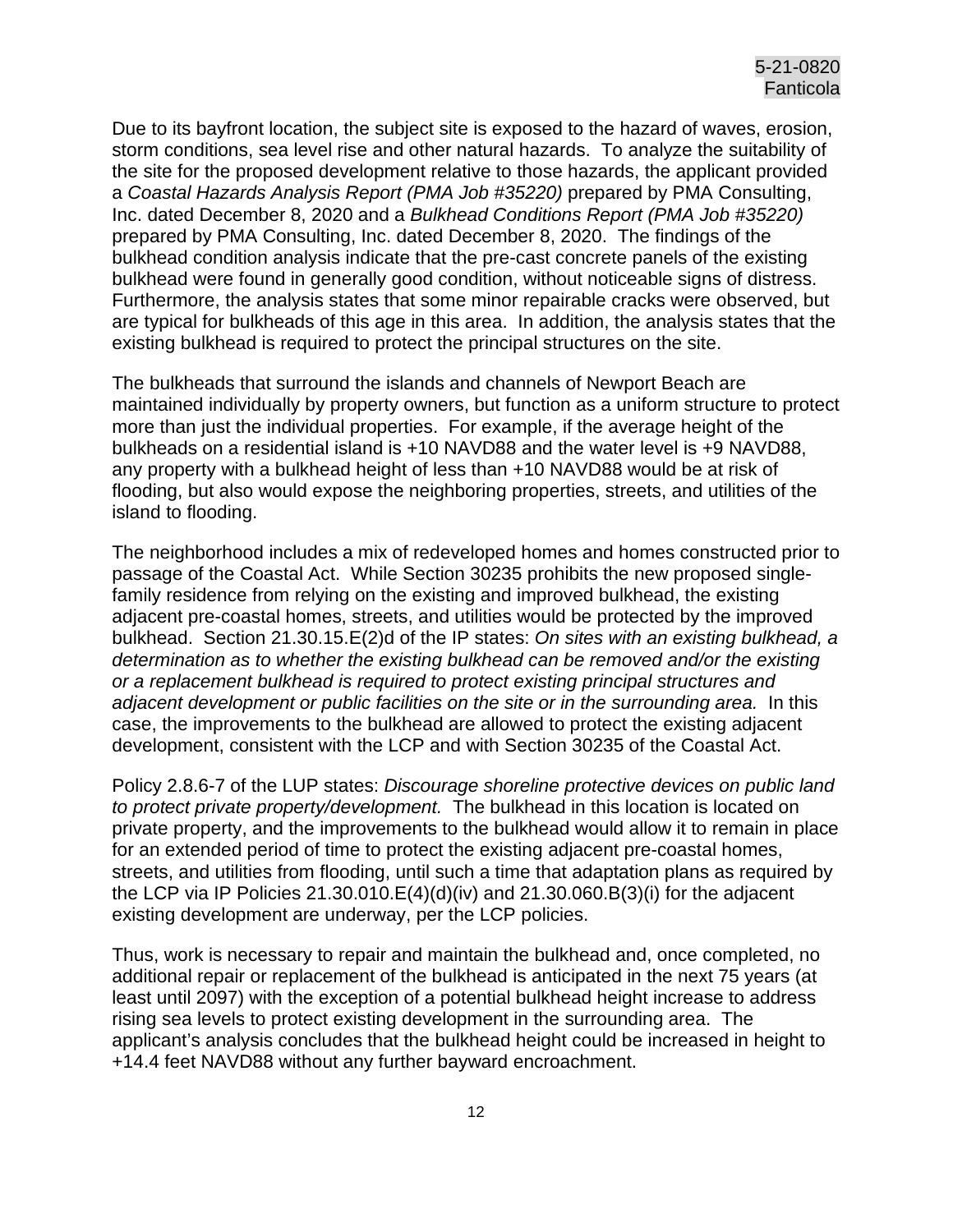The Coastal Hazards Analysis identifies the highest high tide in the project area as +7.7 feet NAVD88. The submitted Coastal Hazards Analysis included an analysis of a low and medium-high risk aversion with high emissions over the project's design life of 75 years (spanning until 2097); however, Commission staff also conducted its own analysis.

In November 2018, the Commission adopted a science update to its CCC Sea Level Rise Policy Guidance in response to evolving science on sea level rise and specifically to new statewide guidance from the Ocean Protection Council (OPC) based on two reports: *Rising Seas in California: An Update on Sea-Level Rise* released in April 2017 and an update to the OPC's State Sea-Level Rise Guidance released in April 2018. According to the guidance document, sea level rise analysis of residential development should include low-risk and medium-high risk aversion scenarios. For a low risk aversion scenario, the submitted analysis and Commission staff used the OPC guidance document that sea levels may rise between 2.7 feet in 2090 (High Emissions) to 3.2 feet in 2100 (High Emissions) resulting in an average sea level rise of 2.95 feet by the end of the project's estimated 75-year design life in 2097. For a medium-high risk aversion scenario, the submitted analysis and Commission staff used the OPC guidance document that sea levels may rise between 5.3 feet in 2090 (High Emissions) to 6.7 feet in 2100 (High Emissions) resulting in an average sea level rise of 6.00 feet by the end of the project's estimated 75-year design life in 2097.

Based on the low-risk aversion scenario by 2097 following the Commission's Sea Level Rise Guidance, if there were to be a 2.95-foot rise (the average range for a low risk aversion scenario for the site), a high tide still water level of +10.65 feet NAVD88 (+7.7 feet NAVD88  $+ 2.95$  feet =  $+10.65$  feet NAVD88) is anticipated. This  $+10.65$  feet NAVD88 would be 1.96 feet above the existing bulkhead elevation of +8.69 feet NAVD88 and would be 0.25 feet below the proposed bulkhead elevation of +10.9 feet NAVD88.

Based on the medium-high risk aversion scenario by 2097 following the Commission's Sea Level Rise Guidance, if there were to be a 6.00-foot rise (the average range for a medium risk aversion scenario for the site), a high tide still water level of +13.7 feet  $NAVD88$  (+7.7 feet NAVD88 + 6.00 feet = +13.7 feet NAVD88) is anticipated. This +13.7 feet NAVD88 would be 5.01 feet above the existing bulkhead elevation of +8.69 feet NAVD88 and would be 2.8 feet above the proposed bulkhead elevation of +10.9 feet NAVD88.

While the project has been designed to adequately address the low risk aversion scenario, the proposed development has not been designed to address the flooding from the medium risk aversion scenario resulting in 6.0 feet of sea level rise by the end of the project's 75-year design life in 2097. However, in order to mitigate future potential sea level rise impacts, the applicant has stated that the bulkhead could be raised to an elevation of +14.4 feet NAVD88 without extending bayward. Thus, the project has been designed to potentially be raised to address flooding impacts associated with the high emissions medium-high risk aversion scenario.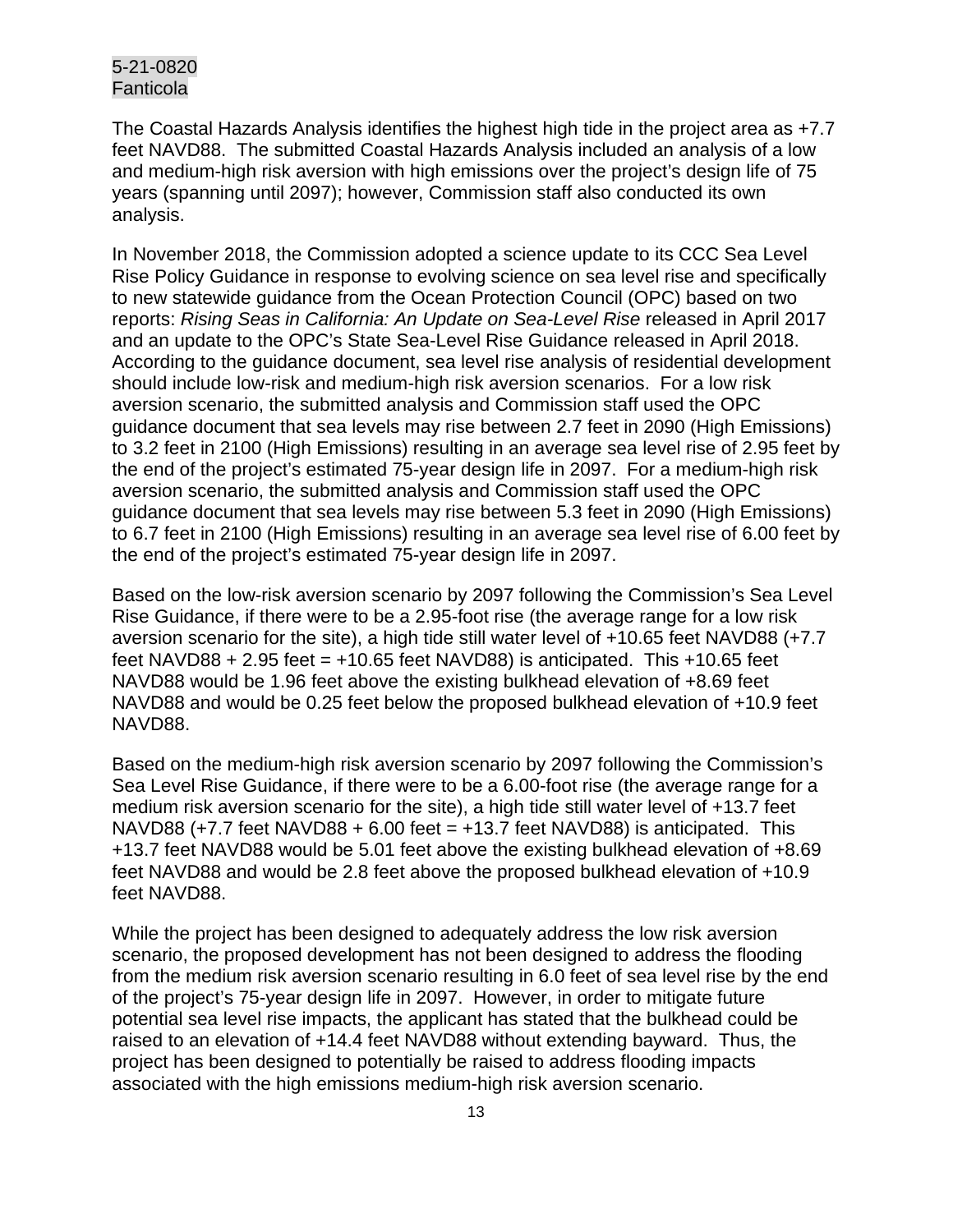To ensure the applicant accepts the responsibility for all hazards associated with the coastal development, the Commission imposes **Special Condition No. 2**, which requires the applicant to agree to assume the risk that the development is susceptible to hazards, especially those exacerbated by sea level rise.

Since coastal processes are dynamic and structural development may alter the natural environment, future development at the project site could adversely affect future shoreline conditions if not properly evaluated and potentially may result in a development which is not consistent with the Chapter 3 policies of the Coastal Act. The Commission imposes **Special Condition No. 3**, which informs the applicant that future development at the site requires an amendment to Coastal Development Permit No. 5- 21-0820 or a new coastal development permit.

The construction of bulkheads and other shoreline protective devices is generally disfavored under the Coastal Act, as these structures interfere with natural shoreline processes, erode beaches, and have numerous related adverse impacts on public access and visual resources. Thus, Coastal Act section 30253(b) requires that new development "*neither create nor contribute significantly to erosion . . . or destruction of the site or surrounding area or in any way require the construction of protective devices that would substantially alter natural landforms along bluffs and cliffs*." The existing bulkhead was constructed prior to the passage of the Coastal Act and the improvements proposed to the bulkhead will not contribute to erosion (because there is no public beach here and no direct wave action) or destruction of the site (because the bulkhead already exists and the improvements will not cause destruction) and the site is not located along a bluff or cliff. The project is consistent with Section 30253(b) as proposed. The project, only as conditioned, can be found consistent with Section 30253(a), as discussed above.

Section 30235 of the Coastal Act provides that shoreline protective devices *shall* be permitted when required to protect *existing* structures, and when designed to eliminate or mitigate adverse impacts on local shoreline sand supply. The City's LCP also includes policies that specifically address bulkheads and shoreline protective devices, including LUP Policy 2.8.6-8, which states that the protective devices shall be limited to the minimum size required to protect existing development and prohibit their use to expand areas for new development.

The subject site includes a single lot with an existing single-family residence onsite that will be demolished and replaced with a new single-family residence surrounded by existing residential lots to the east and west of the subject site and a private road (Linda Isle), to the north of the site. The applicant's bulkhead condition analysis indicates that the adjacent residential structures would be threatened were it not for the existing bulkhead which is generally in good condition except for the minor cracks associated with the age of the bulkhead. Accordingly, the proposed bulkhead repairs are necessary to protect existing adjacent residential structures, as well as the streets and utilities, in danger from flooding and may be authorized as long as adverse impacts on shoreline sand supply are eliminated or mitigated. The project will not result in any new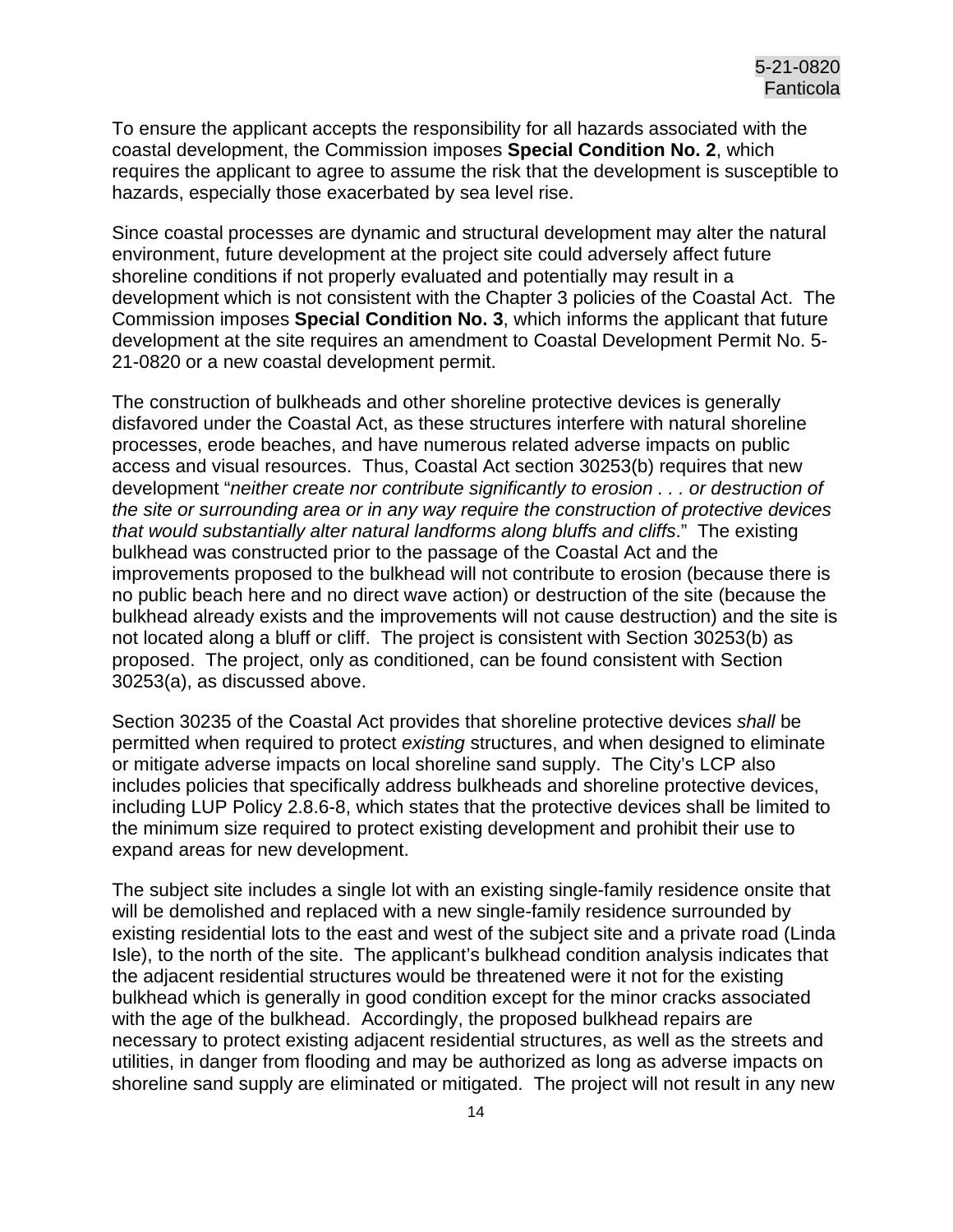impacts to shoreline sand supply because as proposed, the repaired and reinforced bulkhead will be in the same location/configuration and will not extend bayward of the existing bulkhead. **Special Condition No. 4** prohibits future bayward extension of the proposed shoreline protective device.

## **CONCLUSION**

As conditioned, the Commission finds that the proposed project is consistent with the Sections 30235 and 30253 of the Coastal Act and the City's certified LCP coastal hazards policies.

## <span id="page-14-0"></span>**D. Water Quality**

Coastal Act Sections 30230, 30231 and 30232 require protection of marine resources and, where feasible, the restoration of marine resources, as well as the maintenance of the biological productivity of coastal waters. Coastal Act Section 30250 requires that new residential development be located where it will not have significant individual or cumulative adverse effects on coastal resources. The City's certified LCP also includes a number of similar policies that protect marine resources and water quality, such as CLUP Policy 4.3.2-1 that states that pollution prevention and elimination methods will be promoted to minimize the introduction of pollutants into coastal waters; and CLUP Policy 4.3.2-22 that requires waterfront development to incorporate BMPs designed to prevent or minimize polluted runoff to coastal waters.

There is potential for the discharge of demolition or construction debris into coastal waters at the project site. This could result in adverse effects on the marine environment. The proposed development includes protective measures to ensure that coastal waters and marine resources will not be adversely affected before, during or after construction. To ensure that all impacts (pre- and post- construction) to water quality are minimized, and to reduce the potential for construction related impacts on water quality, the Commission imposes **Special Condition No. 5**, which requires, but is not limited to, the appropriate storage and handling of construction equipment and materials to minimize the potential of pollutants to enter coastal waters; and the continued use and maintenance of post-construction BMPs. As conditioned, the proposed project minimizes impacts to biological resources consistent with Sections 30230 and 30231 of the Coastal Act.

#### **CONCLUSION**

Thus, as conditioned, the Commission finds that the proposed project is consistent with the Sections 30230, 30231, 30232 and 30250 of the Coastal Act and the City's certified LCP marine resources and water quality policies.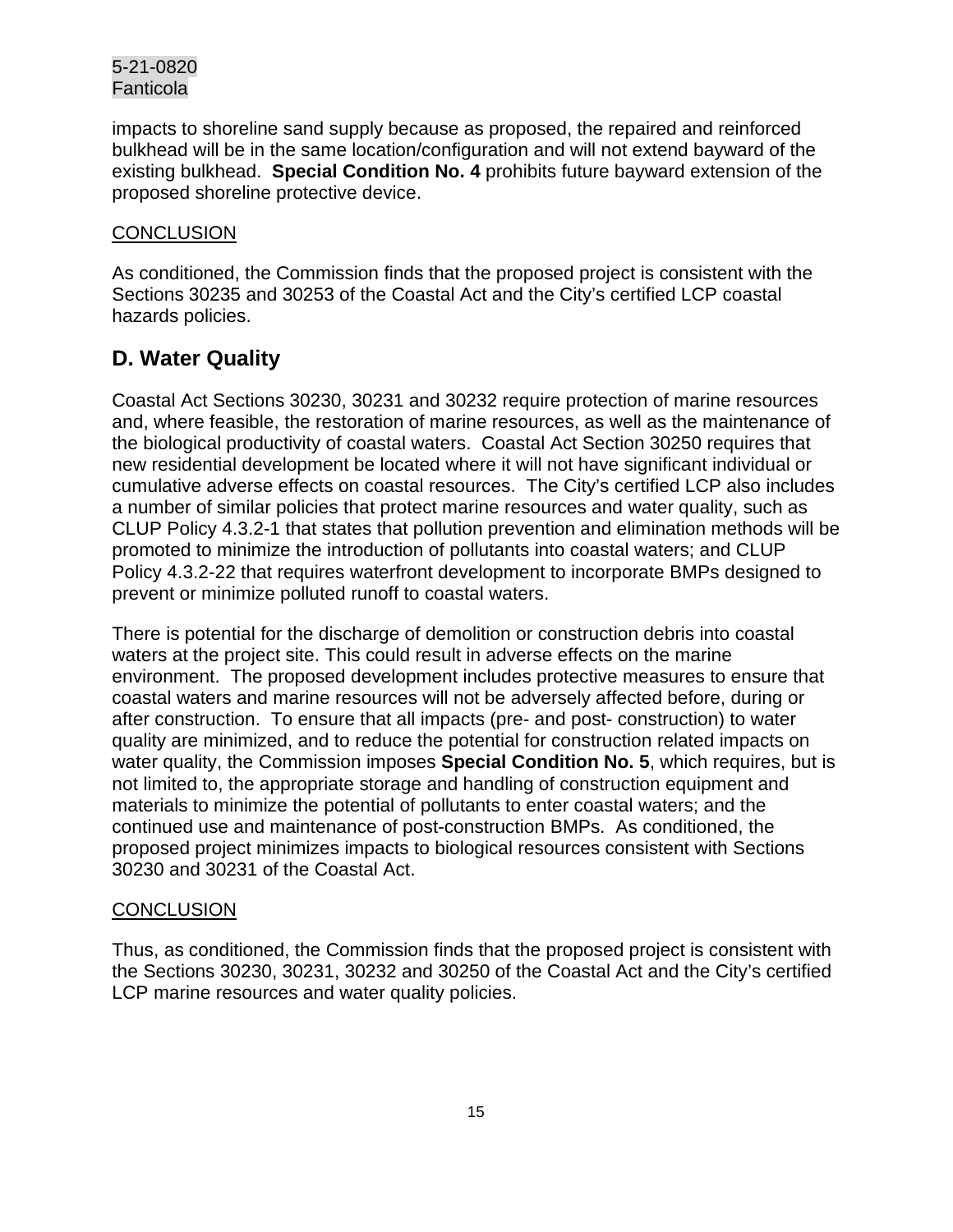## <span id="page-15-0"></span>**E. Public Access**

Coastal Act Section 30210 mandates that maximum public access to the coast and recreational opportunities be provided consistent with private property rights. Section 30212(a) of the Coastal Act provides that adequate public access to the sea be provided in new development projects, except where adequate access exists nearby. Additionally, Sections 30220 and 30221 of the Coastal Act protect coastal areas suited for water-oriented recreational activities and oceanfront land for recreational uses. Section 30250 of the Coastal Act requires new development to not have significant adverse effects, individually or cumulatively, on coastal resources. The City's certified LCP also includes a number of similar policies regarding public access and recreation, such as CLUP Policy 3.1.1-1 that states that public access shall be protected and where feasible expanded and enhanced to and along the shoreline and to beaches, coastal waters, tidelands, costal parks and trails; and CLUP Policy 3.1.1-11 that require new development to minimize impacts to public access to and along the shoreline.

The deck cantilevered from the bulkhead is located over submerged land that is owned and managed by the Linda Isla Community Association. Pursuant to Public Resources Code section 7552.5, the submerged land is subject to a navigational easement that, in general, precludes the owner from preventing the public from using the waters for navigational purposes even if the submerged lands are not public trust lands. The proposed cantilevered deck will be landward of the designated pierhead line and, therefore, is not expected to interfere with navigation because pierhead lines are established to ensure that docks and piers do not interfere with navigation. In addition, construction of the proposed cantilevered deck may hinder but would not completely obstruct the public's ability to access the water areas fronting the applicant's lot for recreational boating purposes and, as a practical matter, is unlikely to have much additional impact on public access due to the existence of the private dock that extends farther out. Thus, the proposed cantilevered deck would not be inconsistent with the navigational easement over the submerged lands.

There is no direct public pedestrian access to public tidelands through the private residential lot, and public access to the tidelands around this small island is limited. However, public access to the bay exists in the area across the channel from the Linda Isle community along the public walkways on Lido Island and Balboa Island. Therefore, the proposed project does not result in adverse impacts to public access or recreation. In order to preserve and maintain access to the public waters if development patterns change in the future or if there is an effort to expand public access**, Special Condition No. 6** is imposed stating that the approval of a coastal development permit for the project does not waive any public rights or interest that exist or may exist on the property.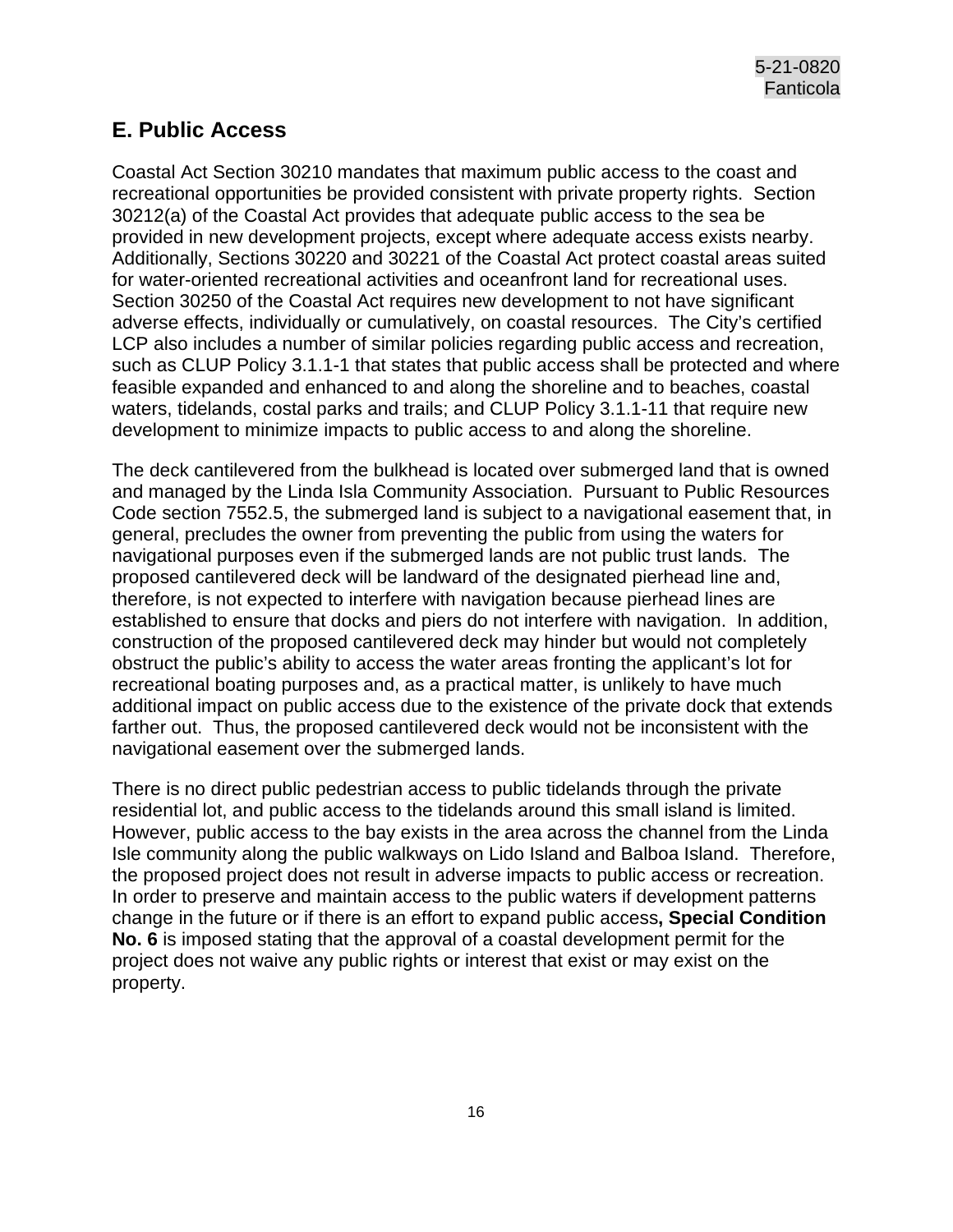#### **CONCLUSION**

Thus, as conditioned, the Commission finds that the proposed project is consistent with Sections 30210, 30212, 30220, 30221 and 30250 of the Coastal Act and the City's certified LCP public access and recreation policies.

## <span id="page-16-0"></span>**F. Local Coastal Program (LCP)**

The subject property is bisected by the coastal permit jurisdiction boundary resulting in a portion of the site within the City's permitting jurisdiction (dry land area) and another portion within the CCC Permit jurisdiction (dry land and submerged land area). The City of Newport Beach LCP was effectively certified on January 13, 2017. The standard of review for development within the City's permit jurisdiction is the City's certified LCP. The standard of review for development within the Commission's original permit jurisdiction is Chapter 3 of the Coastal Act, while the City's certified LCP may provide guidance.

## <span id="page-16-1"></span>**G. California Environmental Quality Act (CEQA)**

The City of Newport Beach is the lead agency responsible for certifying that the proposed project is in conformance with the California Environmentally Quality Act (CEQA). The City determined that in accordance with CEQA, the project is Categorically Exempt pursuant to Title 14 of the California Code of Regulations Section 15303, Article 19 of Chapter 3, Guidelines for Implementation of the of CEQA under Class 3 (New construction or Conversion of Small Structures) because it has no potential to have a significant effect on the environment. Section 13096(a) of the Commission's administrative regulations requires Commission approval of coastal development permit applications to be supported by a finding showing the application, as conditioned by any conditions of approval, to be consistent with any applicable requirements of CEQA. Section 21080.5(d)(2)(A) of CEQA prohibits a proposed development from being approved if there are feasible alternatives or feasible mitigation measures available which would substantially lessen any significant adverse effect which the activity may have on the environment.

Under Section 15251(c) of Title 14 of the California Code of Regulations, the Commission's CDP regulatory process has been certified as the functional equivalent to the CEQA process. The proposed project has been conditioned in order to be found consistent with the public access and resource protection policies of the Coastal Act and the LCP, as applicable. As conditioned, the proposed project has been found consistent with the hazards, water quality and marine resources, and public access and recreation policies of the Coastal Act and the LCP, as applicable.

Therefore, as conditioned, the Commission finds that there are no feasible alternatives or additional feasible mitigation measures available that would substantially lessen any significant adverse effect that the activity may have on the environment. Therefore, the Commission finds that the proposed project, as conditioned to mitigate the identified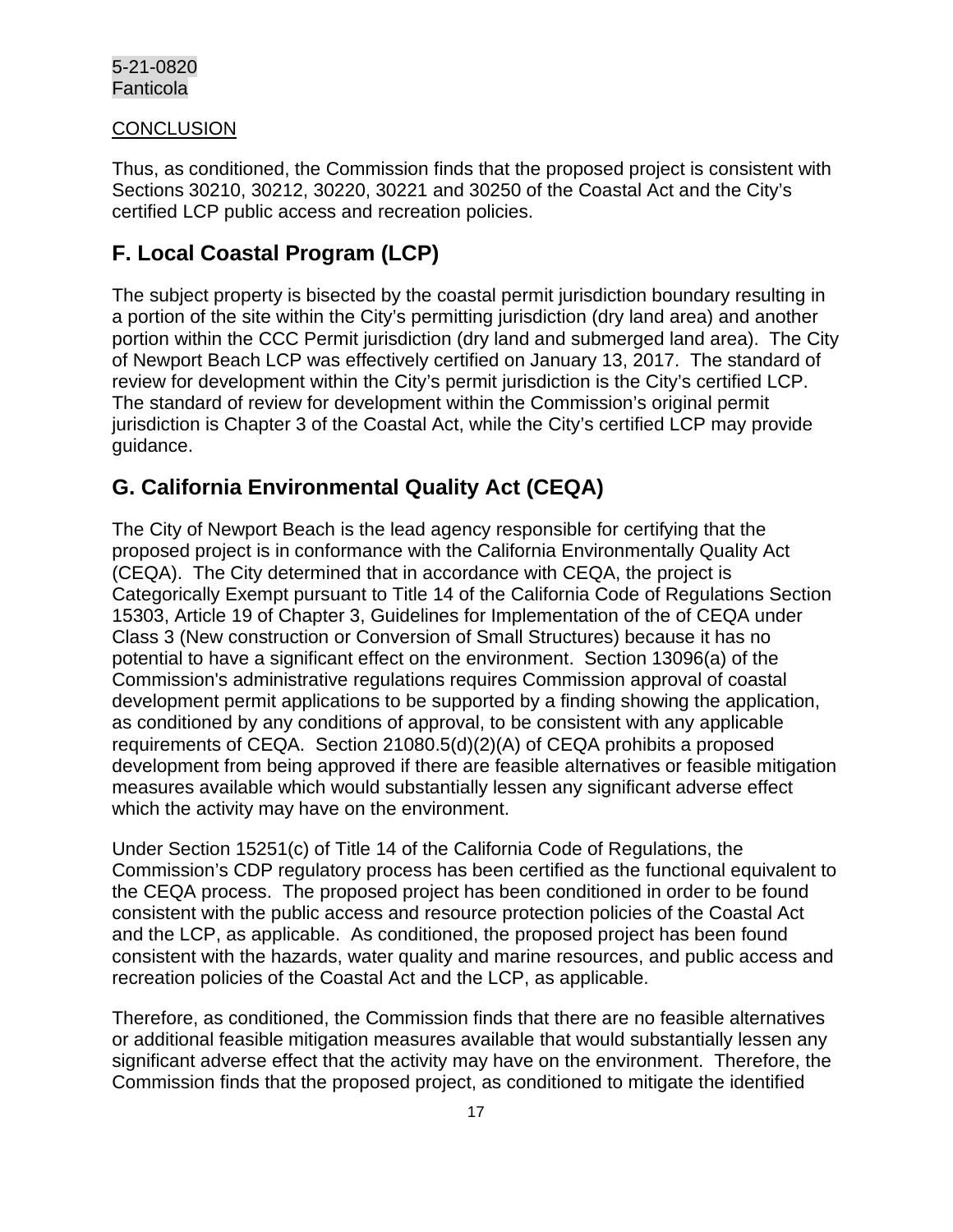<span id="page-17-0"></span>impacts, is the least environmentally damaging feasible alternative and consistent with the requirements of the Coastal Act and CEQA.